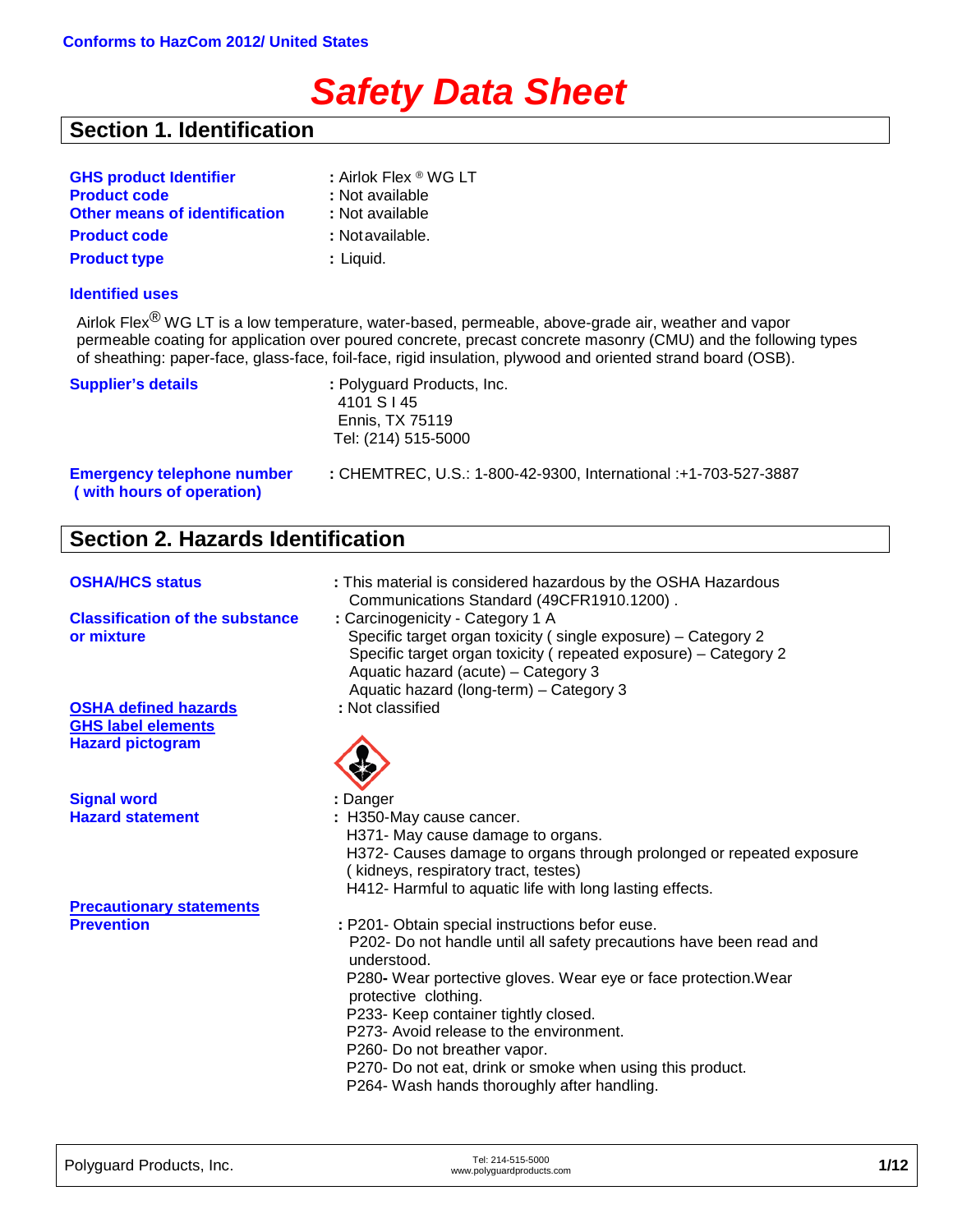## **Section 2. Hazards Identification**

| <b>Response</b>                         | : P314 – Get medical attention if you feel unwell.<br>P308 + P311- If exposed or concerned : Call a poison center or Physician.<br>P303 + P361 + P353- If on skin (or Hair): Take off immediately all |
|-----------------------------------------|-------------------------------------------------------------------------------------------------------------------------------------------------------------------------------------------------------|
|                                         | contaminated clothing. Rinse skin with water or shower.                                                                                                                                               |
| <b>Storage</b>                          | : P405- Stored locked up                                                                                                                                                                              |
|                                         | P403- Store in a well-ventilated place                                                                                                                                                                |
|                                         | P235- Keep cool                                                                                                                                                                                       |
| <b>Disposal</b>                         | P501-Dispose of contents and container in accordance with all local, regional,<br>national and international regulations.                                                                             |
| <b>Hazards not otherwise classified</b> | : None known                                                                                                                                                                                          |

## **Section 3. Composition/Information on Ingredients**

| <b>Substance/Mixture</b>             | : Mixture        |
|--------------------------------------|------------------|
| <b>Other means of identification</b> | : Not available  |
| <b>CAS number/other identifiers</b>  |                  |
| <b>CAS number</b>                    | : Not applicable |
| <b>Product code</b>                  | : Not available  |

| <b>Ingredient name</b>           | $\frac{9}{6}$ | <b>CAS Number</b> |
|----------------------------------|---------------|-------------------|
| Paraffin waxes and Hydrocarbon   | $1 - 5$       | 63449-39-8        |
| waxes, chloro                    |               |                   |
| Methanol                         | $1 - 5$       | 67-56-1           |
| Crystalline silica, quartz       | $1 - 5$       | 14808-60-7        |
| Diuron                           | $0.025 - 0.1$ | 330-54-1          |
| Carbendazim                      | $0.025 - 0.1$ | 10606-21-7        |
| 3-lodo-2-propynyl butylcarbamate | $0.025 - 0.1$ | 55406-53-6        |
|                                  |               |                   |

#### **Any concentration shown as a range is to protect confidentiality or is due to batch variation.**

There are no additional ingredients present which, within the current knowledge of the supplier and in the concentration applicable, are classified as hazardous to health or the environment and hence require reporting in this section.

Occupational exposure limits,if available,are listed in Section 8.

## **Section 4. First Aid Measures**

| Description of necessary first aid measures. |                                                                                                                                                                                                                                                                                                                                                                                                                                                                                                                             |      |
|----------------------------------------------|-----------------------------------------------------------------------------------------------------------------------------------------------------------------------------------------------------------------------------------------------------------------------------------------------------------------------------------------------------------------------------------------------------------------------------------------------------------------------------------------------------------------------------|------|
| <b>Eye contact</b>                           | : Immediately flush eyes with plenty of water, occasionally lifting the upper and<br>lower eyelids. Check for and remove any contact lenses. Continue to rinse for<br>at least 20 minutes. Get medical attention. If necessary, call a poison center<br>or physician.                                                                                                                                                                                                                                                       |      |
| <b>Inhalation</b>                            | : Remove victim to fresh air and keep at rest in a position comfortable for<br>breathing. If it is suspected that fumes are still present, the rescuer should<br>wear an appropriate mask or self-contained breathing apparatus. If not<br>breathing, if breathing is irregular or if respiratory arrest occurs, provide<br>artificial respirations or oxygen by trained personnel. Get medical attention. If<br>unconscious, place in recovery position and get medical attention<br>immediately. Maintain an open airway. |      |
| <b>Skin contact</b>                          | : Flush contaminated skin with plenty of water. Remove contaminated clothing<br>and shoes. Wash contaminated clothing thoroughly with water before<br>removing it, or wear gloves. Continue to rinse for at least 20 minutes. Get<br>medical attention.                                                                                                                                                                                                                                                                     |      |
| Polyguard Products, Inc.                     | Tel: 214-515-5000<br>www.polyguardproducts.com                                                                                                                                                                                                                                                                                                                                                                                                                                                                              | 2/12 |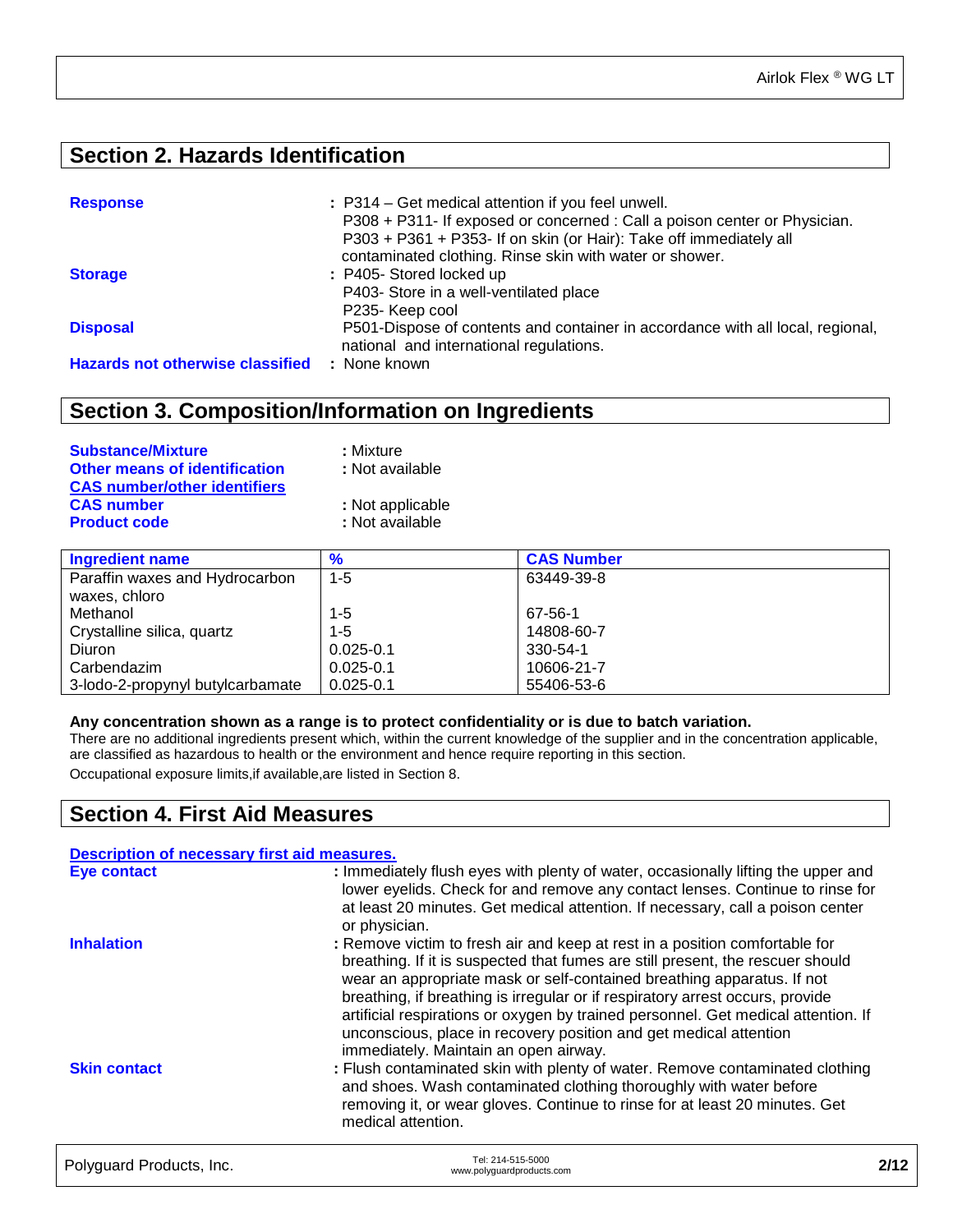### **Section 4. First Aid Measures**

#### **Indication of immediate medical attention and special treatment needed, if necessary.**

**Ingestion :** Wash out mouth with water. Remove victim to fresh air and keep at a rest in a position comfortable for breathing. If material has been swallowed and the exposed person is conscious, give small quantities of water to drink. Do not induce vomiting unless directed to do so by medical personnel. If vomiting occurs, the head should be kept low so that the vomit does not enter the lungs. Never give anything by mouth to an unconscious person. Get medical attention if symptoms occur.

| <b>Most important symptoms/effects, acute and delayed</b> |                                                                                                                                                                                                                                                                                                                                |
|-----------------------------------------------------------|--------------------------------------------------------------------------------------------------------------------------------------------------------------------------------------------------------------------------------------------------------------------------------------------------------------------------------|
| <b>Potential acute health effects</b>                     |                                                                                                                                                                                                                                                                                                                                |
| Eye contact                                               | : No known significant effects or critical hazards                                                                                                                                                                                                                                                                             |
| <b>Inhalation</b>                                         | : No known significant effects or critical hazards                                                                                                                                                                                                                                                                             |
| <b>Skin contact</b>                                       | : No known significant effects or critical hazards                                                                                                                                                                                                                                                                             |
| <b>Ingestion</b>                                          | : No known significant effects or critical hazards                                                                                                                                                                                                                                                                             |
| Over-exposure signs/symptoms                              |                                                                                                                                                                                                                                                                                                                                |
| <b>Eye contact</b>                                        | : No known significant effects or critical hazards                                                                                                                                                                                                                                                                             |
| <b>Inhalation</b>                                         | : No known significant effects or critical hazards                                                                                                                                                                                                                                                                             |
| <b>Skin contact</b>                                       | : No known significant effects or critical hazards                                                                                                                                                                                                                                                                             |
| <b>Ingestion</b>                                          | : No known significant effects or critical hazards                                                                                                                                                                                                                                                                             |
|                                                           | Indication of immediate medical attention and special treatment needed, if necessary.                                                                                                                                                                                                                                          |
| <b>Notes to physician:</b>                                | : In case of inhalation of decomposition products in a fire, symptoms may be<br>delayed. The exposed person may need to be kept under medical surveillance<br>for 48 hours.                                                                                                                                                    |
| <b>Specific treatments</b>                                | : No specific treatment                                                                                                                                                                                                                                                                                                        |
| <b>Protection of first-aiders:</b>                        | : If it is suspected that fumes are still present, the rescuer should wear an<br>appropriate mask or self-contained breathing apparatus. It may be dangerous<br>to the person providing aid to give mouth-to-mouth resuscitation. Wash<br>contaminated clothing thoroughly with water before removing it or wearing<br>gloves. |

### **Section 5. Fire-Fighting Measures**

## **Extinguishing media**

**Unsuitable extinguishing media Specific hazards arising from the chemical**

- **Hazardous thermal decomposition products Special protective actions for fire-fighters Special protective actions for fire fighters**
- **Suitable Extinguish ED<sub>2</sub>, water spray (fog) or foam.**<br> **:** None known.
- 
- **:** This material is harmful to aquatic life with long lasting effects. Fire water contaminated with this material must be contained and prevented from being discharged to any waterway, sewer or drain.
- **:** Decomposition products may include the following materials: Carbon dioxide, carbon monoxide, carbonyl halides, metal oxide/oxides.
- **:** No special measures are required.

**:** Fire-fighters should wear appropriate protective equipment and self-contained breathing apparatus (SCBA) with a full face piece operated in a positive pressure mode.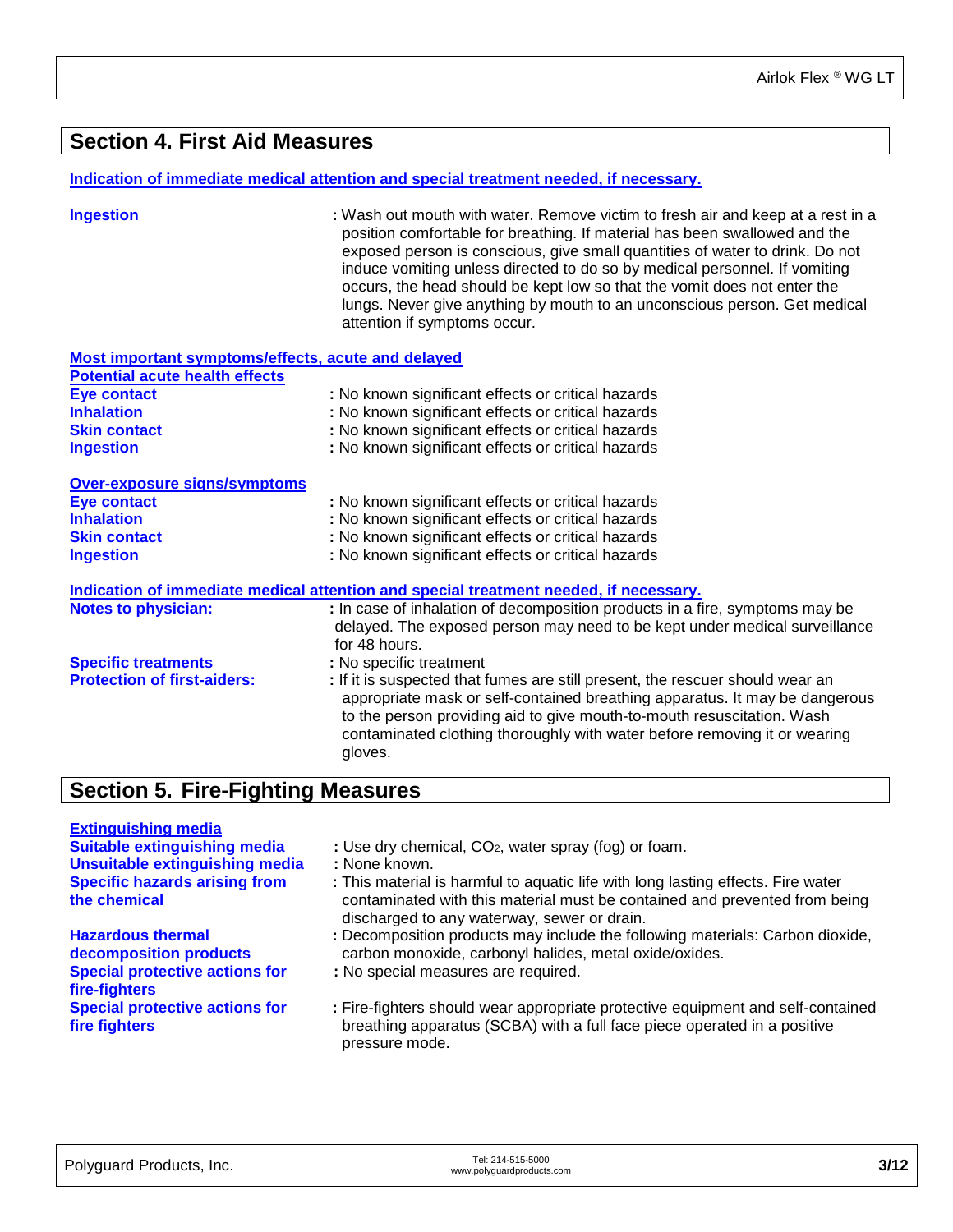## **Section 6. Accidental Release Measures**

|                                                       | Personal precautions, protective equipment and emergency procedures.                                                                                                                                                                                                                                                                                                                                                                                                                                                                                                                                                                   |
|-------------------------------------------------------|----------------------------------------------------------------------------------------------------------------------------------------------------------------------------------------------------------------------------------------------------------------------------------------------------------------------------------------------------------------------------------------------------------------------------------------------------------------------------------------------------------------------------------------------------------------------------------------------------------------------------------------|
| For non emergency personal                            | : Avoid breathing vapor or mist. Provide adequate ventilation. Wear appropriate<br>respirator when ventilation is inadequate. Put on appropriate personal<br>protective equipment.                                                                                                                                                                                                                                                                                                                                                                                                                                                     |
| For emergency responders                              | : If specialized clothing is required to deal with the spillage, take note of any<br>information in Section 8 on suitable and unsuitable materials. See also the<br>information in "For non-emergency personnel".                                                                                                                                                                                                                                                                                                                                                                                                                      |
| <b>Enviromental precautions</b>                       | : Avoid dispersal of spilled material and run off and contact with the soil,<br>waterways, drains and seweres. Inform the relevant authorities if the product<br>has caused environmental pollution (sewers, waterways, soil or air). Water<br>polluting material. May be harmful to the environment if releases in large<br>quantities.                                                                                                                                                                                                                                                                                               |
| Methods and materials for containment and cleaning up |                                                                                                                                                                                                                                                                                                                                                                                                                                                                                                                                                                                                                                        |
| <b>Spill</b>                                          | : Stop leak if without risk. Move containers from spill area. Approach release<br>from upwind. Prevent entry into sewers, water courses, basements, or<br>confined areas. Contain and collect spillage with non-combustible, absorbent<br>material e.g. sand, earth, vermiculite or diatomaceous earth and place in<br>container for disposal according to local regulations (see Section 13).<br>Dispose of via a licensed waste disposal contractor. Contaminated absorbent<br>material may pose the same hazard as the spilled product. Note: see Section<br>1 for emergency contact information and Section 13 for waste disposal. |

## **Section 7. Handling and Storage**

| <b>Precautions for safe handling</b><br><b>Protective measures</b>     | : Put on appropriate personal protective equipment (See Section 8). Avoid<br>exposure-obtain special instructions before use. Do not handle until all safety<br>precautions have been read and understood. Do not get in eyes or on skin or<br>clothing. Do not breath vapor or mist. Do not ingest. If during normal use the<br>material presents a respiratory hazard, use only with adequate ventilation or<br>wear appropriate respirator. Keep in original container or an approved<br>alternative made from a compatible material, kept tightly closed when not in<br>use. Empty container retain product reside can be hazardous. Do not reuse<br>container. |
|------------------------------------------------------------------------|---------------------------------------------------------------------------------------------------------------------------------------------------------------------------------------------------------------------------------------------------------------------------------------------------------------------------------------------------------------------------------------------------------------------------------------------------------------------------------------------------------------------------------------------------------------------------------------------------------------------------------------------------------------------|
| <b>Advice on general occupational</b><br>hygiene                       | : Eating, drinking and smoking should be prohibited in areas where material is<br>handled, stored and processed. Workers should wash hands and face before<br>eating, drinking and smoking. Remove contaminated clothing and protective<br>equipment before entering eating areas. See section 8 for additional<br>information on hygiene measures.                                                                                                                                                                                                                                                                                                                 |
| <b>Conditions for safe storage,</b><br>including any incompatibilities | : Store in accordance with local regulations. Store in original container<br>protected from direct sunlight in a dry cool and well-ventilated area, away from<br>incompatible materials (see Section 10) and food and drink. Store locked up.<br>Keep container tightly closed and sealed until ready to use. Containers that<br>have been opened must be carefully resealed and kept upright to prevent<br>leakage. Do not store in unlabeled containers. Use appropriate containment to<br>avoid environmental contamination.                                                                                                                                     |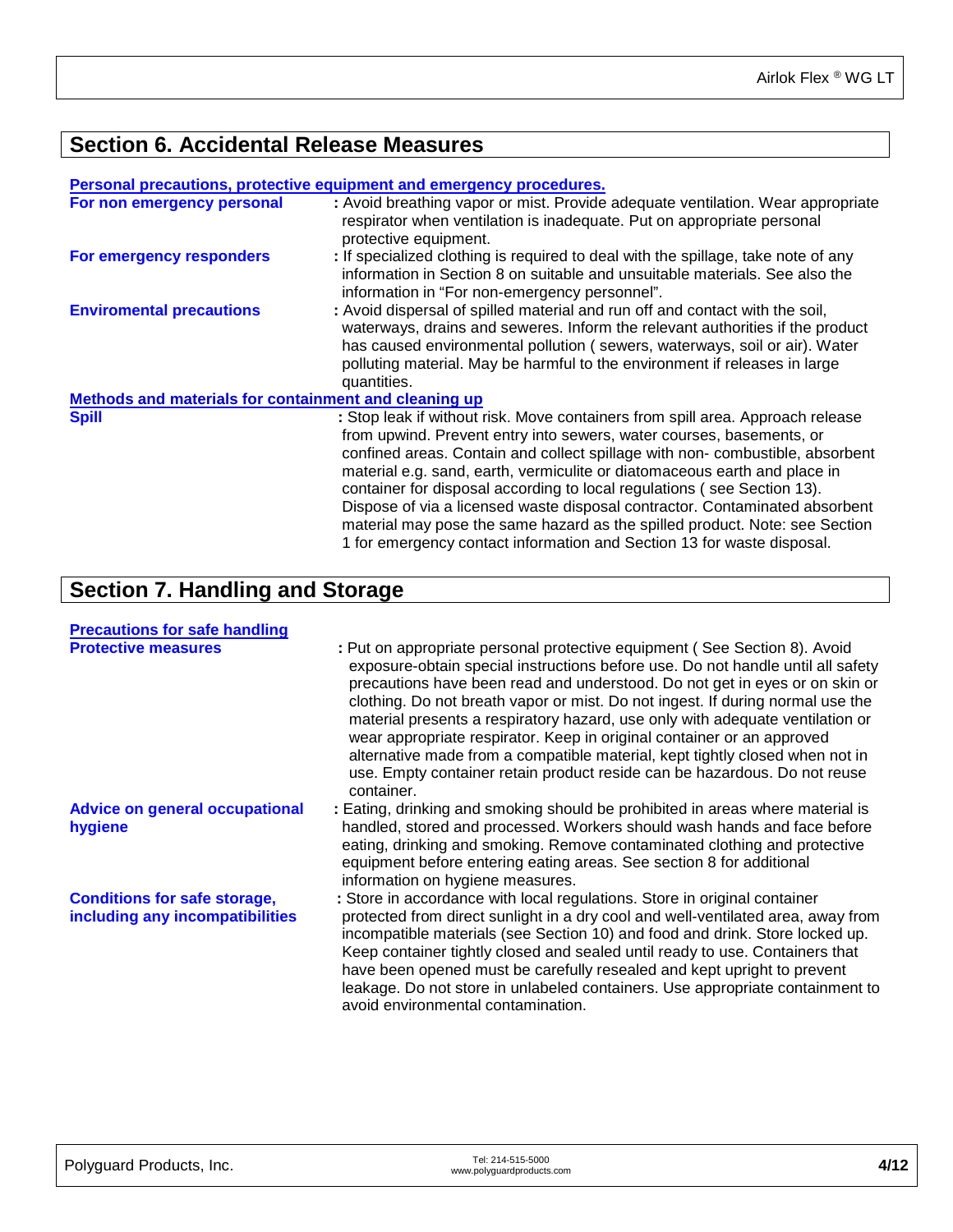## **Section 8. Exposure Controls/Personal Protection**

#### **Control parameters**

**Occupational exposure limits** 

| <b>Ingredient name</b>         | <b>Exposure limits</b>                                                                                                                    |
|--------------------------------|-------------------------------------------------------------------------------------------------------------------------------------------|
| Methanol                       | ACGIH TLV ( United states, 4/2014) Absorbed through skin                                                                                  |
|                                | STEL:328 mg/m <sup>3</sup> 15 minutes                                                                                                     |
|                                | TWA: $262$ mg/m <sup>3</sup> 8 hours                                                                                                      |
|                                | NIOSH REL ( United States, 10/2013). Absorbed through the skin<br>STEL:325 mg/m <sup>3</sup> 15 minutes                                   |
|                                | TWA: 260 mg/m <sup>3</sup> 8 hours                                                                                                        |
|                                | OSHA PEL ( United States, 2/2013).                                                                                                        |
|                                | TWA: 20 mg/m $3$ 8 hours                                                                                                                  |
| Crystalline silica, quartz     | <b>ACGIH TLV ( United states, 4/2014)</b>                                                                                                 |
|                                | TWA: 0.025 mg/m <sup>3</sup> 10 hours Form: respirable fraction                                                                           |
|                                | NIOSH REL ( United States, 10/2013).                                                                                                      |
|                                | TWA: 0.05 mg/m <sup>3</sup> 10 hours Form: respirable dust<br>OSHA PEL Z3 ( United States, 2/2013).                                       |
|                                | TWA: 10 mg/m <sup>3</sup> 8 hours. Form: respirable dust                                                                                  |
| Diuron                         | ACGIH TLV ( United states, 3/2015)                                                                                                        |
|                                | TWA: 10 mg/m <sup>3</sup> 8 hours                                                                                                         |
|                                | OSHA PEL 1989 ( United States, 3/1989).                                                                                                   |
|                                | TWA: 10 mg/m <sup>3</sup> 8 hours                                                                                                         |
|                                | NIOSH REL ( United States, 10/2013).                                                                                                      |
|                                | TWA: 10 mg/m <sup>3</sup> 10 hours                                                                                                        |
| <b>Appropriate engineering</b> | : Use only with adequate ventilation. Use process enclosures, local exhaust                                                               |
| <b>controls</b>                | ventilation or other engineering controls to keep worker exposure to                                                                      |
|                                | airbornes contaminants below any recommended or statutory limits.                                                                         |
| <b>Environmental exposure</b>  | : Emissions from ventilation or work process equipment should be checked to                                                               |
| <b>controls</b>                | ensure they comply with the requirements of environmental protection                                                                      |
|                                | legislation.                                                                                                                              |
| <b>Hygiene measure:</b>        | : Wash hands, forearms and face thoroughly after handling chemical products,                                                              |
|                                | before eating, smoking, and using the lavatory and at the end of the working                                                              |
|                                | period. Ensure that eyewash stations and safety showers are close to the                                                                  |
|                                | work station location.                                                                                                                    |
| <b>Eye/face protection</b>     | : Safety eyewear complying with an approved standard should be used when                                                                  |
|                                | risk assessment indicates this is necessary to avoid exposure to liquid                                                                   |
|                                | splashes. If contact is possible, the following protection should be worn,                                                                |
|                                | unless the assessment indicates a higher degree of protection: Wear safety                                                                |
|                                | glasses with side shields or chemical splash goggles.                                                                                     |
| <b>Skin Protection</b>         |                                                                                                                                           |
| <b>Hand protection</b>         | : Chemical- resistant, imprevious gloves complying with an approved standard                                                              |
|                                | should be worn at all times when handling chemical products if a risk                                                                     |
|                                | assessment indicates this is necessary.                                                                                                   |
| <b>Body protection</b>         | : Personal protective equipment for the body should be selected based on the                                                              |
|                                | task being preformed and the risks involved and should be approved by a                                                                   |
|                                | specialist before handling this product.                                                                                                  |
| <b>Other skin protection</b>   | : Appropriate footwear and any additional skin protection measures should be                                                              |
|                                | selected based on the task being preformed and the risks involved and should<br>be approved by a specialist before handling this product. |
| <b>Respiratory protection</b>  | : In case of insufficient ventilation, wear suitable respiratory equipment. Use a                                                         |
|                                | properly fitted, air purifying or supplied air respirator complying with an                                                               |
|                                | approved standard if a risk assessment indicates this is necessary. Respirator                                                            |
|                                | selection must be based on known or anticipated exposure levels, the                                                                      |
|                                | hazards of the product and the safe working limits of the selected respirator.                                                            |
|                                |                                                                                                                                           |
|                                |                                                                                                                                           |

| Polyguard Products, Inc. | Tel: 214-515-5000<br>www.polyguardproducts.com | 5/12 |
|--------------------------|------------------------------------------------|------|
|                          |                                                |      |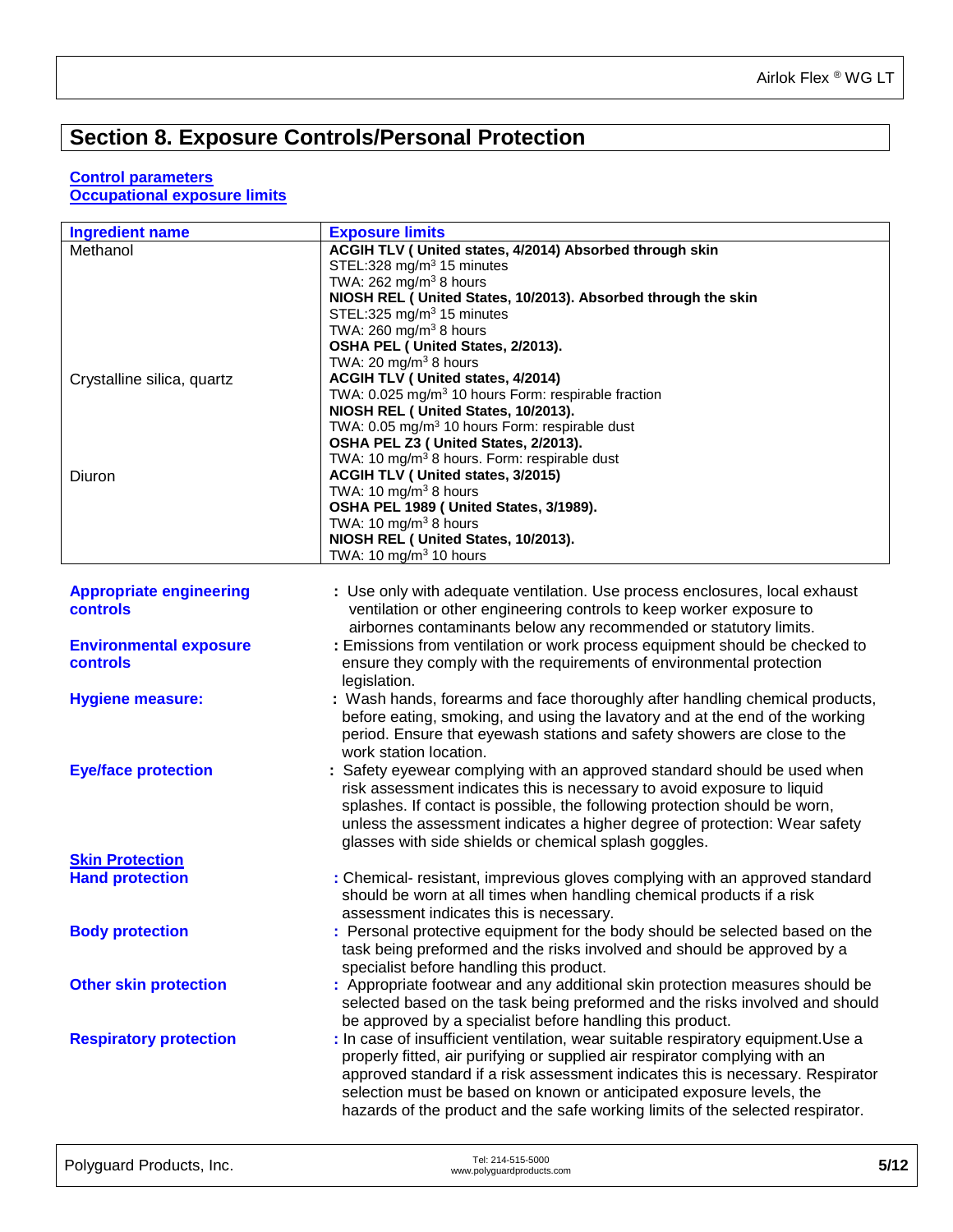## **Section 9. Physical and Chemical Properties**

#### **Appearance**

| <b>Physical state</b>                             | : Liquid (Viscous)                                               |
|---------------------------------------------------|------------------------------------------------------------------|
| <b>Color</b>                                      | : Gray                                                           |
| <b>Odor</b>                                       | : Latex paint like                                               |
| <b>Odor threshold</b>                             | : Not available                                                  |
| pH                                                | $:8.9 - 9.3$                                                     |
| <b>Melting point</b>                              | : Not available                                                  |
| <b>Boiling point</b>                              | : Not available                                                  |
| <b>Flash Point</b>                                | : >200 $\textdegree$ F (93.3 $\textdegree$ C) Cleveland Open Cup |
| <b>Evaporation rate:</b>                          | : Not available                                                  |
| <b>Flammability(solid, gas)</b>                   | : Not available                                                  |
| Lower & upper explosive                           | : Lower : Not available                                          |
| (flammable) limits                                | Upper: Not available                                             |
| <b>Vapor density</b>                              | : Not available                                                  |
| <b>Vapor pressure</b>                             | : Not available                                                  |
| <b>Relative density</b>                           | : 10.7 lbs/gal                                                   |
| <b>Specific Gravity</b>                           | : 1.28 estimated                                                 |
| <b>Solubility</b>                                 | : Soluble in water                                               |
| <b>Partition coefficient: n-</b><br>octanol/water | : Not available                                                  |
| <b>Auto- ignition temperature</b>                 | : Not available                                                  |
| <b>Decomposition temperature</b>                  | : Not available                                                  |
| <b>Viscosity</b>                                  | : 97-110 KU                                                      |
| <b>Volatility</b>                                 | : Not available                                                  |
| <b>VOC</b>                                        | $:$ < 115 g/l Mixed components                                   |

## **Section 10. Stability and Reactivity**

#### **Reactivity :** The product is stable and non-reactive under normal conditions of use,

|                                            | storage and transport.                                                                                    |
|--------------------------------------------|-----------------------------------------------------------------------------------------------------------|
| <b>Chemical stability</b>                  | : This product is stable.                                                                                 |
| <b>Possibility of hazardous</b>            | : Under normal conditions of storage and use, hazardous reactions will not                                |
| <b>reactions</b>                           | occur.                                                                                                    |
| <b>Conditions to avoid:</b>                | : No specific date.                                                                                       |
| <b>Incompatible materials</b>              | : Reactive or incompatible with the following materials: oxidizing materials and<br>acids.                |
| <b>Hazardous decomposition</b><br>products | : Under normal conditions of storage and use, hazardous decomposition<br>products should not be produced. |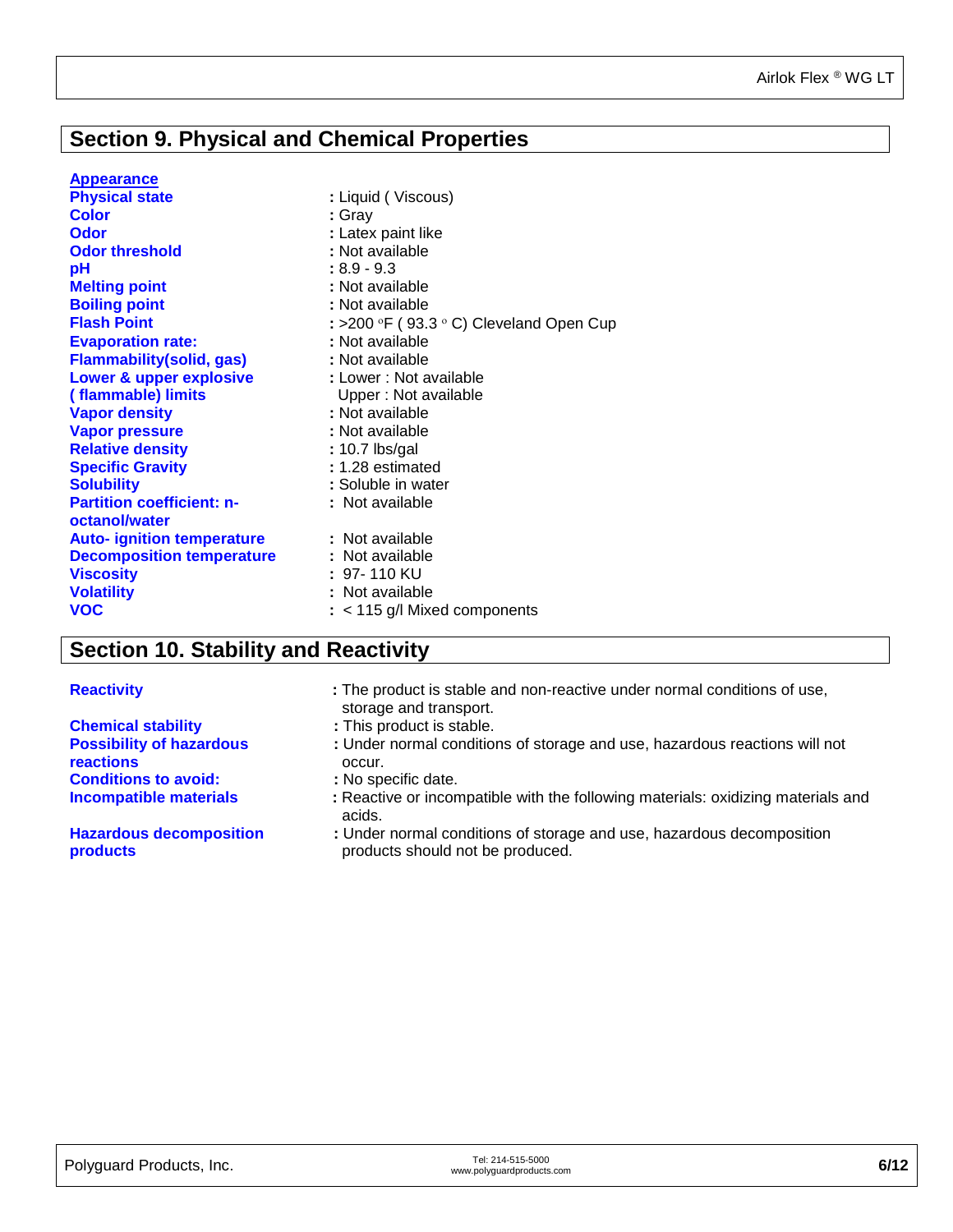## **Section 11. Toxicological Information**

#### **Information on likely routes of exposure Acute toxicity**

| <b>Product/ingredient name</b> | <b>Result</b>                   | <b>Species</b> | <b>Dose</b> | <b>Exposure</b> |
|--------------------------------|---------------------------------|----------------|-------------|-----------------|
| Paraffin waxes and             | $LD_{50}$ Oral                  | Rat            | 26100 mg/kg |                 |
| hydrocarbon waxes, chloro      |                                 |                |             |                 |
| Methanol                       | LC <sub>50</sub> Inhalation Gas | Rat            | 145000 ppm  | 1 hour          |
|                                | LC <sub>50</sub> Inhalation Gas | Rat            | 64000 ppm   | 4 hours         |
|                                | $LD50$ Dermal                   | Rabbit         | 15800 mg/kg |                 |
|                                | $LD50$ Oral                     | Rat            | 5600 mg/kg  |                 |
| Diuron                         | LD <sub>50</sub> Dermal         | Rat            | >5000 mg/kg |                 |
|                                | $LD50$ Oral                     | Rat            | 1 g/kg      |                 |
| Carbendazim                    | LD <sub>50</sub> Dermal         | Rabbit         | 8500 mg/kg  |                 |
|                                | LD <sub>50</sub> Dermal         | Rat            | $2$ g/kg    |                 |
|                                | $LD_{50}$ Oral                  | Rat            | >5050 mg/kg |                 |
| 3-iodo-2-propynyl              | $LD_{50}$ Oral                  | Rat            | 1470 mg/kg  |                 |
| butylcarbamate                 |                                 |                |             |                 |

#### **Irritation/corrosion**

| <b>Product/ingredient name</b> | <b>Result</b>           | <b>Species</b> | <b>Score</b> | <b>Exposure</b>  | <b>Observatio</b> |
|--------------------------------|-------------------------|----------------|--------------|------------------|-------------------|
|                                |                         |                |              |                  |                   |
| Paraffin waxes and             | Eyes- Moderate irritant | Rabbit         |              | $100 \text{ mg}$ |                   |
| hydrocarbon waxes, chloro      | Skin- Mild irritant     | Rat            | -            | 24 hours 100 mg  |                   |
| Methanol                       | Eyes- Moderate irritant | Rabbit         | ۰            | 24 hours 100 mg  |                   |
|                                | Skin- Moderate irritant | Rabbit         |              | 24 hours 20 mg   |                   |
|                                | Eyes- Moderate irritant | Rabbit         |              | 40 mg            |                   |

## **Carcinogenicity Classification**

**Sensitization : There is no data available.** 

| <b>Product/ingredient</b><br>name | <b>OSHA</b> | <b>IARC NTP</b> |                                | A<br>G. | <b>EPA</b> | <b>NIOSH</b> |
|-----------------------------------|-------------|-----------------|--------------------------------|---------|------------|--------------|
| Methanol<br>Crystalline silica,   |             |                 | Known to be a human carcinogen | A       |            | none<br>÷    |
| quartz                            |             |                 |                                |         |            |              |

### **Specific target organ toxicity ( single exposure)**

| <b>Name</b>     | <b>Category</b> | <b>Route of exposure</b> | <b>Target</b><br>organs  |
|-----------------|-----------------|--------------------------|--------------------------|
| <b>Methanol</b> | Category 1      | Not determined           | <b>Not</b><br>determined |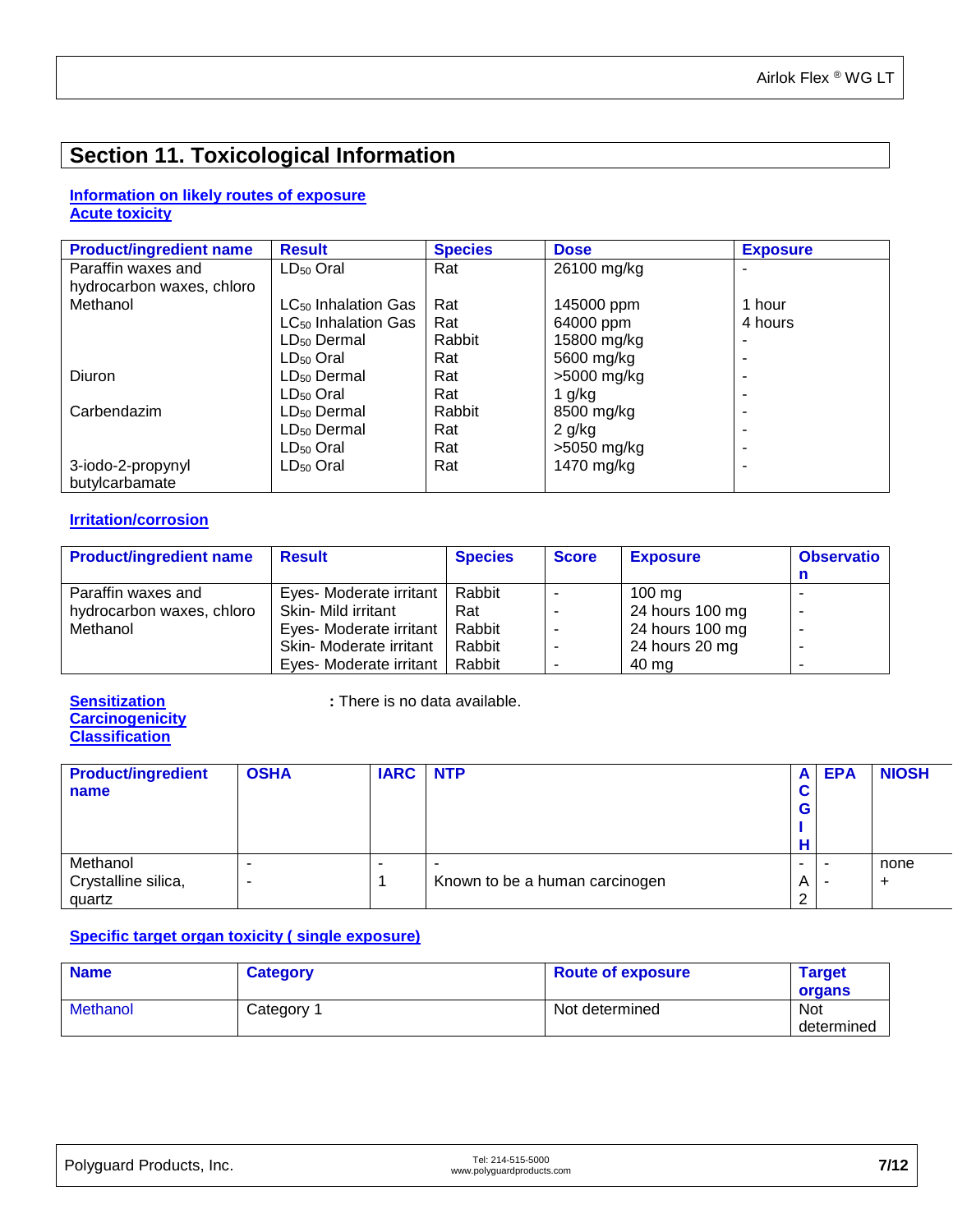## **Section 11. Toxicological Information**

#### **Specific target organ toxicity ( repeated exposure)**

| <b>Name</b>                                                                  | <b>Category</b> |                                                    | <b>Route of exposure</b>                                                                 | <b>Target organs</b>       |
|------------------------------------------------------------------------------|-----------------|----------------------------------------------------|------------------------------------------------------------------------------------------|----------------------------|
| Crystalline silica,                                                          | Category 1      |                                                    | Inhalation                                                                               | Kidneys, respiratory tract |
| quartz                                                                       |                 |                                                    |                                                                                          | and testes                 |
| Diuron                                                                       | Category 2      |                                                    | Not determined                                                                           | Not determined             |
| 3-iodo-2-propynyl                                                            | Category 1      |                                                    | Not determined                                                                           | Larynx                     |
| butylcarbamate                                                               |                 |                                                    |                                                                                          |                            |
|                                                                              |                 |                                                    |                                                                                          |                            |
| <b>Aspiration hazard</b>                                                     |                 | : There is not data available                      |                                                                                          |                            |
| <b>Information on the likely routes</b>                                      |                 |                                                    | : Dermal contact, eye contact, inhalation and ingestion                                  |                            |
| of exposure                                                                  |                 |                                                    |                                                                                          |                            |
|                                                                              |                 |                                                    |                                                                                          |                            |
| <b>Potential acute health effects</b>                                        |                 |                                                    |                                                                                          |                            |
| Eye contact                                                                  |                 |                                                    | : No known significant effects or critical hazards                                       |                            |
| Inhalation                                                                   |                 |                                                    | : No known significant effects or critical hazards                                       |                            |
| <b>Skin Contact</b>                                                          |                 |                                                    | : No known significant effects or critical hazards                                       |                            |
| Ingestion                                                                    |                 |                                                    | : No known significant effects or critical hazards                                       |                            |
|                                                                              |                 |                                                    |                                                                                          |                            |
| Symptoms related to the physical, chemical and toxicological characteristics |                 |                                                    |                                                                                          |                            |
| Eye contact                                                                  |                 |                                                    | : No known significant effects or critical hazards                                       |                            |
| Inhalation                                                                   |                 |                                                    | : No known significant effects or critical hazards                                       |                            |
| <b>Skin Contact</b>                                                          |                 | : No known significant effects or critical hazards |                                                                                          |                            |
| Ingestion                                                                    |                 |                                                    | : No known significant effects or critical hazards                                       |                            |
|                                                                              |                 |                                                    | Delayed and immediate effects and also chronic effects from short and long term exposure |                            |
| <b>Short tern exposure</b>                                                   |                 |                                                    |                                                                                          |                            |
| <b>Potential immediate effects</b>                                           |                 |                                                    | : No known significant effects or critical hazards                                       |                            |
| <b>Potential delayed effects</b>                                             |                 |                                                    | : No known significant effects or critical hazards                                       |                            |
| <b>Long term exposure</b>                                                    |                 |                                                    |                                                                                          |                            |
| <b>Potential immediate effects</b>                                           |                 |                                                    | : No known significant effects or critical hazards                                       |                            |
| <b>Potential delayed effects</b>                                             |                 |                                                    | : No known significant effects or critical hazards                                       |                            |
|                                                                              |                 |                                                    |                                                                                          |                            |
| <b>Potential chronic health effects</b>                                      |                 |                                                    |                                                                                          |                            |
| <b>General</b>                                                               |                 |                                                    | : Causes damage to organs through prolonged or repeated exposure.                        |                            |
| <b>Carcinogenicity</b>                                                       |                 |                                                    | : May cause cancer. Risk of cancer depends on duration and level of exposure.            |                            |
| <b>Mutagenicity</b>                                                          |                 |                                                    | : No known significant effects or critical hazards                                       |                            |
| <b>Teratogenicity</b>                                                        |                 |                                                    | : No known significant effects or critical hazards                                       |                            |
| <b>Developmental effects</b>                                                 |                 |                                                    | : No known significant effects or critical hazards                                       |                            |
| <b>Fertility effects</b>                                                     |                 |                                                    | : No known significant effects or critical hazards                                       |                            |
|                                                                              |                 |                                                    |                                                                                          |                            |
| <b>Numerical measures of toxicity</b>                                        |                 |                                                    |                                                                                          |                            |

#### **Acute toxicity estimates**

| <b>Route</b>              | <b>ATE value</b> |
|---------------------------|------------------|
| Oral                      | 2576.6 mg/kg     |
| Dermal                    | 7729.9 mg/kg     |
| Inhalation (<br>' vapors) | 77.3 mg/l        |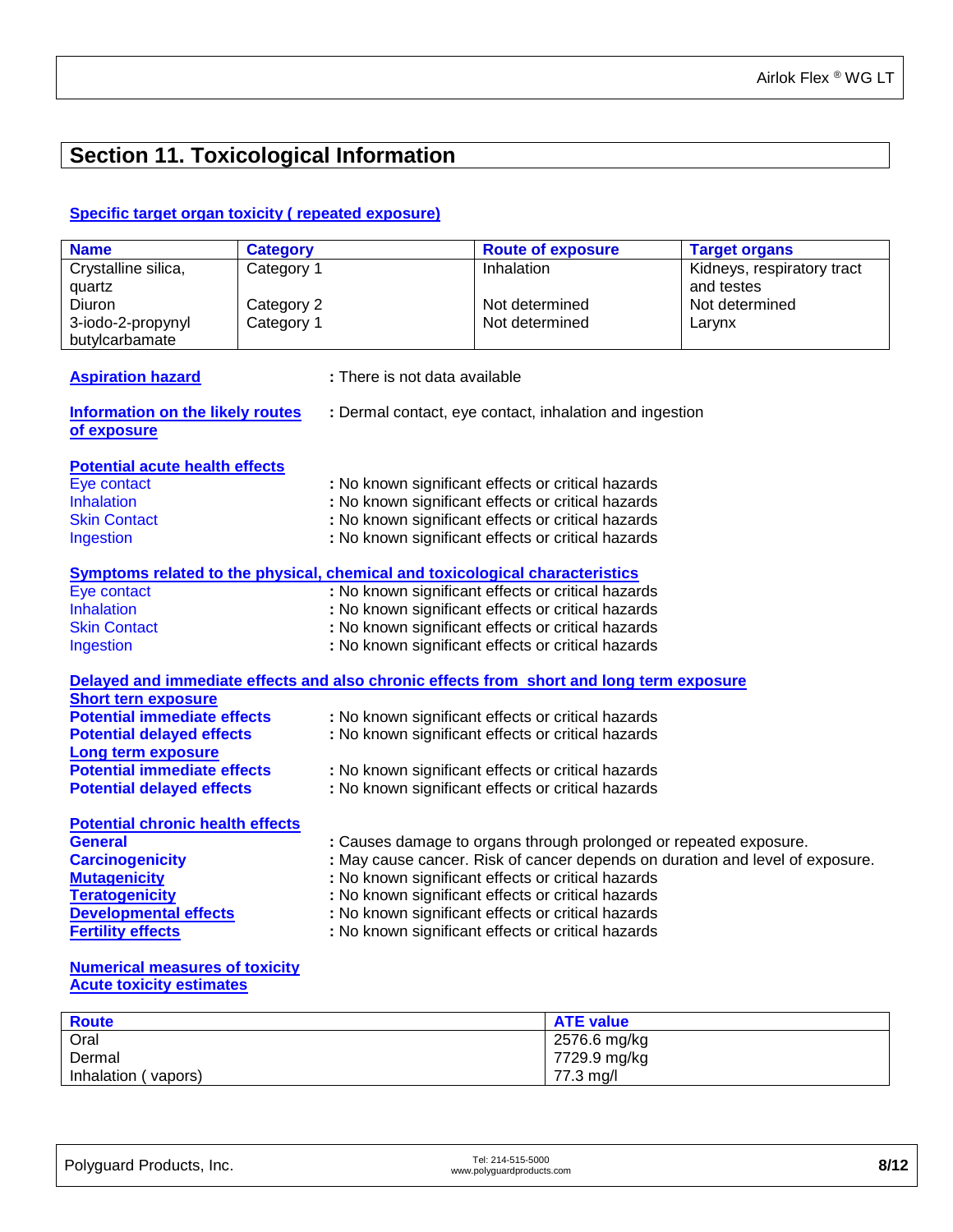## **Section 12. Ecological Information**

#### **Toxicity**

| <b>Product/ingredient</b> | <b>Result</b>                                      | <b>Species</b>                                        | <b>Exposure</b> |
|---------------------------|----------------------------------------------------|-------------------------------------------------------|-----------------|
| name                      |                                                    |                                                       |                 |
| Paraffin waxes and        | Acute LC <sub>50</sub> > 5000000 µg/L Marine water | Fish - Alburnus alburnus                              | 96 hours        |
| hydrocarbon waxes,        |                                                    |                                                       |                 |
| chloro                    |                                                    |                                                       |                 |
| Methanol                  | Acute EC <sub>50</sub> 16.912 mg/l Marine water    | Algae- Ulva pertusa                                   | 96 hours        |
|                           | Acute EC <sub>50</sub> 22200 mg/l Fresh water      | Daphnia- Dalphnia obtuse- Neonate                     | 48 hours        |
|                           | Acute LC <sub>50</sub> 2500000 µg/l Marine water   | Crustaceans- Crangon crangon-<br>Adult                | 48 hours        |
|                           | Acute LC <sub>50</sub> 290 mg/l Fresh water        | Fish-Danio rerio-egg                                  | 96 hours        |
|                           | Chronic NOEC 9.96 mg/l Marine water                | Algae- Ulva pertusa                                   | 96 hours        |
| Diuron                    | EC <sub>50</sub> 1.4 mg/l                          | Daphnia                                               | 48 hours        |
|                           | Acute EC <sub>50</sub> 2.26 µg/l Marine water      | Algae- Coccolithus huxleyi-                           | 72 hours        |
|                           | Acute EC <sub>50</sub> 0.0007 mg/l Fresh water     | Exponential growth phase<br>Algae-Pseudokirchneriella | 96 hours        |
|                           |                                                    | subcapitata                                           |                 |
|                           | Acute EC <sub>50</sub> 0.005 mg/l Fresh water      | Aquatic plants-Lemna sp.                              | 96 hours        |
|                           | Acute IC <sub>50</sub> 2.41 µg/l Marine water      | Aquatic plants-Halodule uninervis                     | 72 hours        |
|                           | Acute LC <sub>50</sub> 380 µg/l Fresh water        | Crustaceans- Gammarus lacustris                       | 48 hours        |
|                           | Acute LC <sub>50</sub> 500 µg/l Fresh water        | Fish-Morone saxatilis- Larve                          | 96 hours        |
|                           | Chronic EC 0.11 µg/l Marine water                  | Algae-Fragilaria capucina-                            | 96 hours        |
|                           |                                                    | Exponential growth phase                              |                 |
|                           | Chronic NOEC 0.34 µg/l Marine water                | Aquatic plants-Zostera muelleri                       | 72 hours        |
|                           | Chronic NOEC 26.4 ppb                              | Fish-Pimephales promelas                              | 60 days         |
| Carbendazim               | Acute EC <sub>50</sub> 19.0562 mg/l Fresh water    | Algae-Scenedesmus acutus var.<br>acutus               | 96 hours        |
|                           | Acute $EC_{50} > 100000 \mu g/l$ Marine water      | Crustaceans- Cancer magister-                         | 48 hours        |
|                           |                                                    | Zoea                                                  | 48 hours        |
|                           | Acute $EC_{50}$ 20 $\mu$ g/l Fresh water           | Daphnia- Dalphnia magna                               |                 |
|                           | Acute LC <sub>50</sub> 7 µg/l Fresh water          | Fish-Ictalurus punctatus-yolk-sac fry                 | 96 hours        |
|                           | Chronic NOEC 33.5 to 36 µg/l Fresh water           | Crustaceans-Crustacea                                 | 21 days         |
|                           | Chronic NOEC 3.1 ppb- Marine water                 | Daphnia- Dalphnia magna                               | 21 days         |
| 3-iodo-2-propynyl         | Acute EC <sub>50</sub> 0.16 ppm Fresh water        | Daphnia-Dalphnia magna                                | 48 hours        |
| butylcarbamate            |                                                    |                                                       |                 |
|                           | Acute LC <sub>50</sub> 500 ppb Fresh water         | Crustaceans-Hyalella azteca                           | 48 hours        |
|                           | Acute LC <sub>50</sub> 67 ppb Fresh water          | Fish-Oncorhynchus mykiss                              | 96 hours        |
|                           | Chronic NOEC 8.4 ppb                               | Fish-Pimephales promelas                              | 35 days         |

**Persistence and degradability** No data is available on the degradability of this product.

| <b>Product/ingredient</b> | $LogP_{ow}$   | <b>BCF</b> | <b>Potential</b> |
|---------------------------|---------------|------------|------------------|
| name                      |               |            |                  |
| Paraffin waxes and        | 7.46 to 11.48 | -          | high             |
| hydrocarbon waxes,        |               |            |                  |
| chloro                    |               |            |                  |
| Methanol                  | $-0.77$       | $<$ 10     | low              |
| Diuron                    | 2.84          | 5.2        | low              |
| Carbendazim               | 1.52          | 2.51       | low              |

## **Mobility in soil**<br> **City in solution of the contract of the solution of the adverse effects**<br> **Example 1** : No known significant effects or critical

**Other adverse effects :** No known significant effects or critical hazards.

| Polyguard Products, Inc. | Tel: 214-515-5000<br>www.polyguardproducts.com | 9/12 |
|--------------------------|------------------------------------------------|------|
|                          |                                                |      |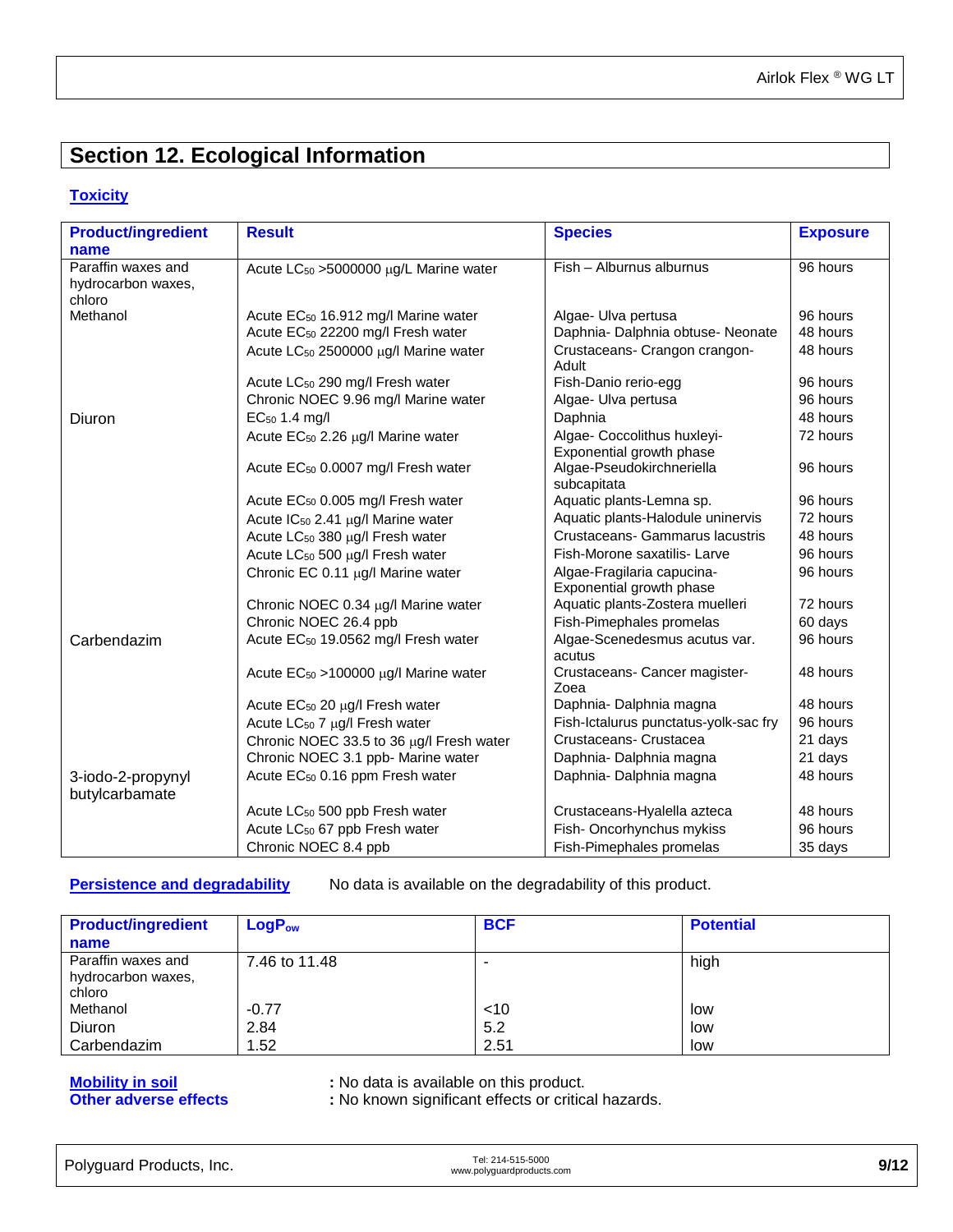### **Section 13. Disposal Considerations**

**Disposal methods :** The generation of waste should be avoided or minimized wherever possible. Disposal of this product, solutions and any by-products should comply with the requirements of environmental protection and waste disposal legislation and any regional local authority requirements. Dispose of surplus and non-recycled products via a licensed waste disposal contractor. Waste should not be disposed of to a sewer. Waste packaging should be recycled. Incineration or landfill should only be considered when recycling is not feasible. This material and its container must be disposed of in a safe way. Care should be taken when handling empty containers that have not been cleaned or rinsed out. Empty containers or liners may retain some product residues. Avoid dispersal of spilled material and runoff and contact with soil, water ways, drains and sewers.

### **Section 14. Transportation Information**

|                                         | <b>DOT</b> Classification                                                                                                                                                                                                                                                                                                                                                                                                                                                                                                                      | <b>IMDG</b>   | <b>IATA</b>                                                                                                    |
|-----------------------------------------|------------------------------------------------------------------------------------------------------------------------------------------------------------------------------------------------------------------------------------------------------------------------------------------------------------------------------------------------------------------------------------------------------------------------------------------------------------------------------------------------------------------------------------------------|---------------|----------------------------------------------------------------------------------------------------------------|
| <b>UN Number</b>                        | Not regulated                                                                                                                                                                                                                                                                                                                                                                                                                                                                                                                                  | Not regulated | Not regulated                                                                                                  |
| <b>UN Proper Shipping</b>               |                                                                                                                                                                                                                                                                                                                                                                                                                                                                                                                                                |               |                                                                                                                |
| <b>Name</b>                             |                                                                                                                                                                                                                                                                                                                                                                                                                                                                                                                                                |               |                                                                                                                |
| <b>Transportation</b>                   |                                                                                                                                                                                                                                                                                                                                                                                                                                                                                                                                                |               |                                                                                                                |
| hazard class(es)                        |                                                                                                                                                                                                                                                                                                                                                                                                                                                                                                                                                |               |                                                                                                                |
| <b>Packing Group</b>                    |                                                                                                                                                                                                                                                                                                                                                                                                                                                                                                                                                |               |                                                                                                                |
| <b>Environmental</b>                    |                                                                                                                                                                                                                                                                                                                                                                                                                                                                                                                                                |               |                                                                                                                |
| <b>Hazard</b>                           |                                                                                                                                                                                                                                                                                                                                                                                                                                                                                                                                                |               |                                                                                                                |
| <b>Additional</b><br><b>Information</b> | This material Is not regulated as a<br>marine pollutant when transported<br>on inland waterways in sizes of $\leq$ 5<br>L or $\leq$ 5 kg or by road, rail, or<br>inland air in non-bulk sizes provided<br>the packaging meet the general<br>provisions of SS 173.24 and 173.24<br>a.<br><b>Reportable Quantity</b><br>28571.4 lbs/12971.4 kgs (2596)<br>gal/9826.8L)<br>Package sizes shipped in quantities<br>less than the product reportable<br>quantity are not subject to the RQ<br>(reportable quantity) transportation<br>requirements. |               | The environmentally hazardous<br>substance mark may appear if required<br>by other transportation regulations. |

| DOT-RQ details          | : Carbendazim         | 10 lbs/ 4.54 ka                                                                               |
|-------------------------|-----------------------|-----------------------------------------------------------------------------------------------|
| Special precautions for |                       | : Transport within user's premise: always transport in closed containers that are upright and |
| user                    |                       | secure. Ensure that persons transporting the product know what to do in the vent of an        |
|                         | accident or spillage. |                                                                                               |

### **Section 15. Regulatory Information**

**U.S. Federal regulations:** :TSCA section 8 (a) PAIR: Diuron TSCA 8(a) CDR Exempt/Partial exemption: Not determined United States Inventory ( TSCA 8b): at least one component is not listed. Clean Water Act (CWA) 311: Formaldehyde: Diuron

| Polyguard Products, Inc. | Tel: 214-515-5000<br>www.polyguardproducts.com | 10/12 |
|--------------------------|------------------------------------------------|-------|
|                          |                                                |       |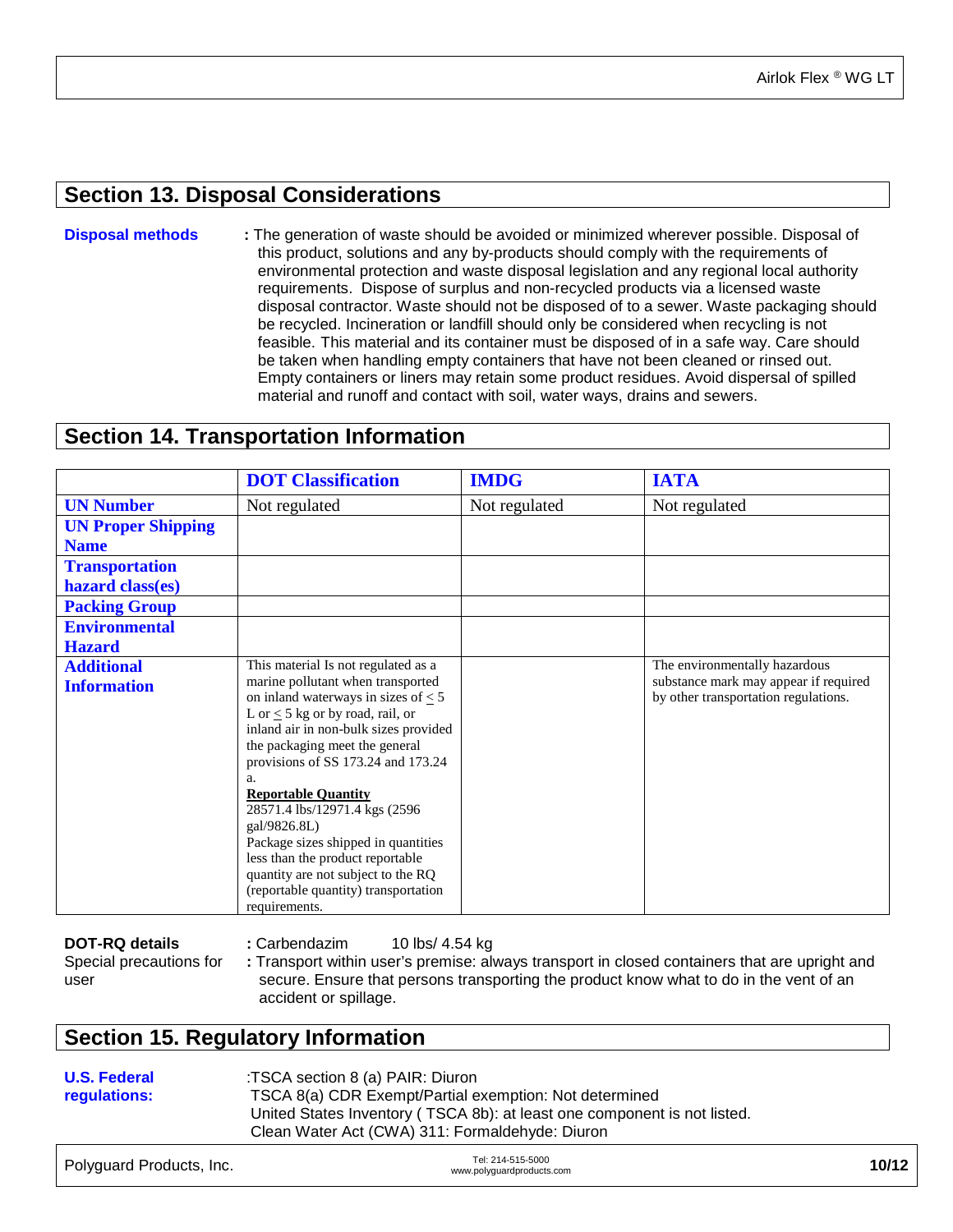## **15. Regulatory Information**

| : Listed                                                                            |
|-------------------------------------------------------------------------------------|
|                                                                                     |
|                                                                                     |
| <b>Clean Air Act Section</b><br>: Not listed                                        |
|                                                                                     |
| <b>Clean Air Act Section : Not listed</b>                                           |
|                                                                                     |
|                                                                                     |
| : Not listed                                                                        |
|                                                                                     |
|                                                                                     |
| : Formaldehyde- EHS- 0.01 %                                                         |
|                                                                                     |
| : Not applicable                                                                    |
| : Fire hazard<br>Immediate (acute) Health hazard<br>Delayed (chronic) Health hazard |
|                                                                                     |

| <b>Composition/information on ingredients</b>      |               |                       |                                                |                 |                                              |                                              |
|----------------------------------------------------|---------------|-----------------------|------------------------------------------------|-----------------|----------------------------------------------|----------------------------------------------|
| <b>Name</b>                                        | $\frac{9}{6}$ | <b>Fire</b><br>hazard | <b>Sudden</b><br>release of<br><b>pressure</b> | <b>Reactive</b> | <b>Immediate</b><br>(acute) health<br>hazard | <b>Delayed</b><br>(chronic)<br>health hazard |
| Paraffin waxes and<br>hydrocarbon waxes,<br>chloro | $1 - 5$       | No.                   | No.                                            | No.             | Yes                                          | No                                           |
| Cyrstalline silica, quartz                         | $1 - 5$       | Yes                   | No                                             | N <sub>0</sub>  | Yes                                          | No.                                          |
| Methanol                                           | $1 - 5$       | No.                   | No                                             | <b>No</b>       | No                                           | Yes                                          |
| Diuron                                             | $0.025 - 0.1$ | No.                   | No                                             | <b>No</b>       | Yes                                          | Yes                                          |
| Carbendazim                                        | $0.025 - 0.1$ | No.                   | No.                                            | N <sub>0</sub>  | Yes                                          | Yes                                          |
| 3-iodo-2-propynyl<br>butylcarbamate                | $0.025 - 0.1$ | No.                   | No.                                            | No.             | Yes                                          | Yes                                          |

#### **SARA 313**

|                       | <b>Product name</b> | <b>CAS Number</b> | 70  |
|-----------------------|---------------------|-------------------|-----|
| Form R-Reporting      | Methanol            | 67-56-1           | ל-י |
| requirements          |                     |                   |     |
| Supplier notification | Methanol            | 67-56-1           | 1-5 |
|                       |                     |                   |     |

SARA 313 notifications must not be detached form the SDS and any coping and redistribution of the SDS shall include copying and redistribution of the notice attached to copies of the SDS subsequently redistributed.

| <b>State regulations</b> |                                                                                                                   |
|--------------------------|-------------------------------------------------------------------------------------------------------------------|
| <b>Massachusetts</b>     | : The following components are listed: Limestone; Crystalline silica, quartz; Methanol                            |
| <b>New York</b>          | : The following components are listed: Methanol                                                                   |
| <b>New Jersey</b>        | : The following components are listed: Limestone; Crystalline silica, quartz; Methanol                            |
| <b>Pennsylvania</b>      | : The following components are listed: Limestone; Crystalline silica, quartz; Methanol:<br>Oxydipropanol: Rutile: |